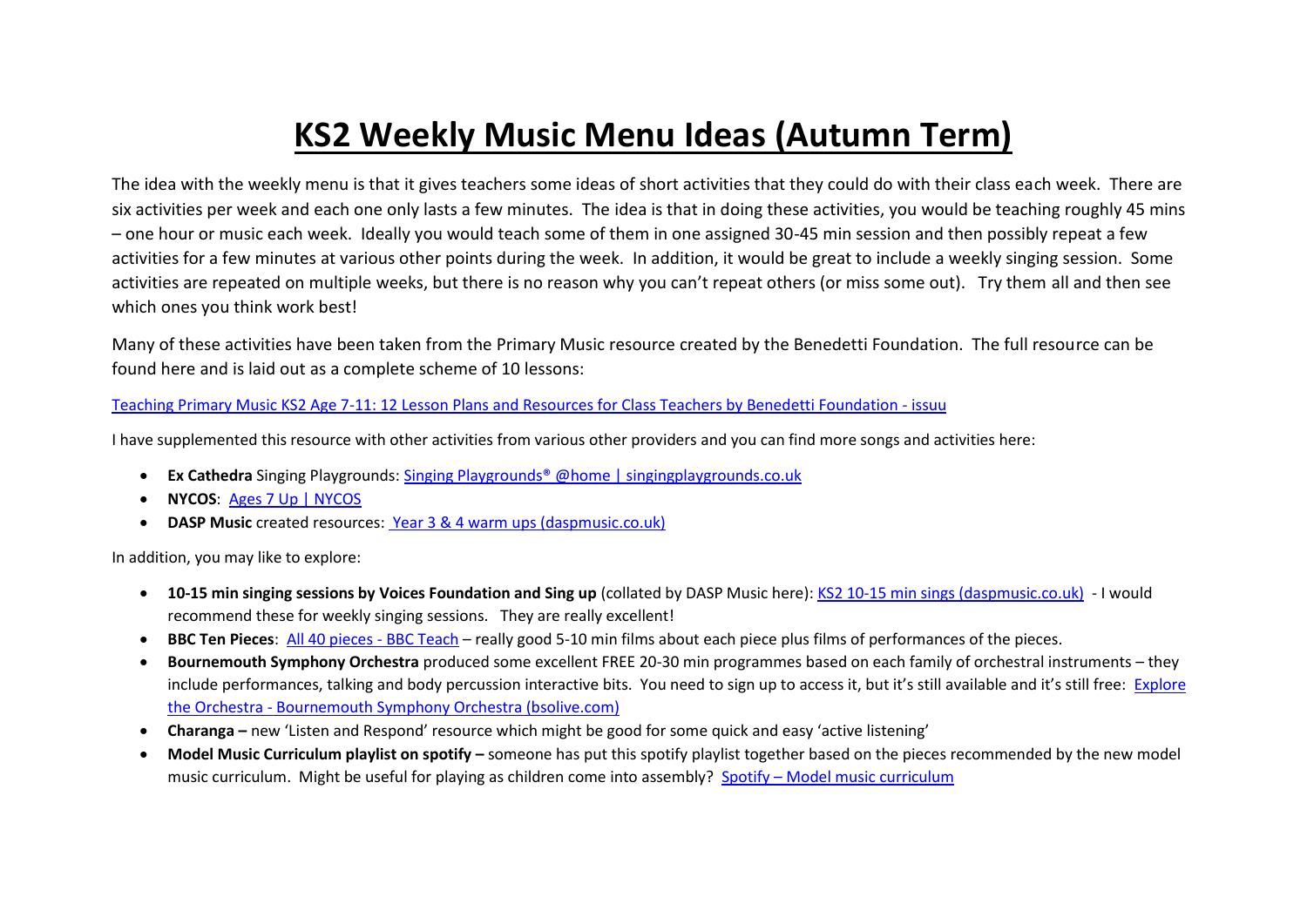- **Ukulele –** for anyone wanting to do a scheme of work based on ukuleles, this could be useful: [Ukulele Rocks! ::==={o |}](http://ukulelerocks.co.uk/lessons.htm). There is also this unit of work created by Soundstorm, which works as a whole-class ukulele scheme:<https://soundstorm-music.org.uk/ukulele/>
- **Recorder Scheme of Work –** This is DASP Music's new recorder scheme of work. It will be 10 lessons aimed at year 3 complete beginners. As the teacher you can learn alongside the children. You just click and play! [Recorder Lessons \(daspmusic.co.uk\)](http://www.daspmusic.co.uk/recorder-lessons-ks2.html)

## **About the Musical Menu**

This weekly menu is not a completely progressive scheme of work – it is more of a quick and easy way to get some musical activities going in your classroom post-covid, especially for those who are less confident at doing musical activities. I hope that the personal nature of the videos means that they are engaging for the children to watch and will also **not** require you to do any preparation in advance. The videos should all run each activity themselves without very much involvement from the class teacher. The hope would be that as you progress through the weeks, when various activities are repeated, you might start to feel confident to lead some of the activities yourself without the aid of the video (or the children could also take turns to lead!). I also hope that by watching and joining in with the videos with the children, you might start to pick up some ideas for teaching techniques which you could use in the future (e.g 'ready, off we go' etc).

Whilst it's not a completely progressive unit of work, the menu does however follow a plan whereby it moves through exploring the concept of pulse, beat and rhythm and starts to touch on notation and composition/improvisation. It also develops skills in performing more than one part at once, but in rhythm and in pitch. There are a variety of appropriate songs, rounds and clapping games included too. It is really important that the children are encouraged to develop their sense of playing in time and singing in tune before they move onto more complex activities. Whilst the menu is there for you to mix and match, it's probably worth moving roughly through the weeks in order (although doing absolutely every activity is not necessary). Some of the activities have the option to use non-tuned percussion instruments, but most just use body percussion.

|        | Week   Activity mainly based on pulse/rhythm and listening/responding | <b>Singing</b>        |                         |                    |                         |                       |
|--------|-----------------------------------------------------------------------|-----------------------|-------------------------|--------------------|-------------------------|-----------------------|
| Week 1 | <b>Hello Everyone</b>                                                 | The Name Game         | <b>Rubber Chicken</b>   | <b>Hip Hop</b>     | Paint                   | <b>Step back</b>      |
|        | https://vimeo.com/5                                                   | https://vimeo.com/508 | <b>Rubber Chicken -</b> | I say hip, you say | <b>Teaching Primary</b> | https://vimeo.com/508 |
|        | 08398351                                                              | 399548                | YouTube                 | hop - YouTube      | Music Age 4-7           | 399406                |
|        |                                                                       |                       |                         |                    | Paint - YouTube         | (A short call and     |
|        | (This is a good                                                       | (Another good warmup  | (A warm-up to wake up   | (A call and        |                         | response song)        |
|        | starter song)                                                         | rhyme)                | a class using counting  | response warm      | (a listening and        |                       |
|        |                                                                       |                       | with a regular pulse.   | up rhyme to keep   | responding activity     |                       |
|        |                                                                       |                       | When you are familiar   | a beat. When       | to encourage            |                       |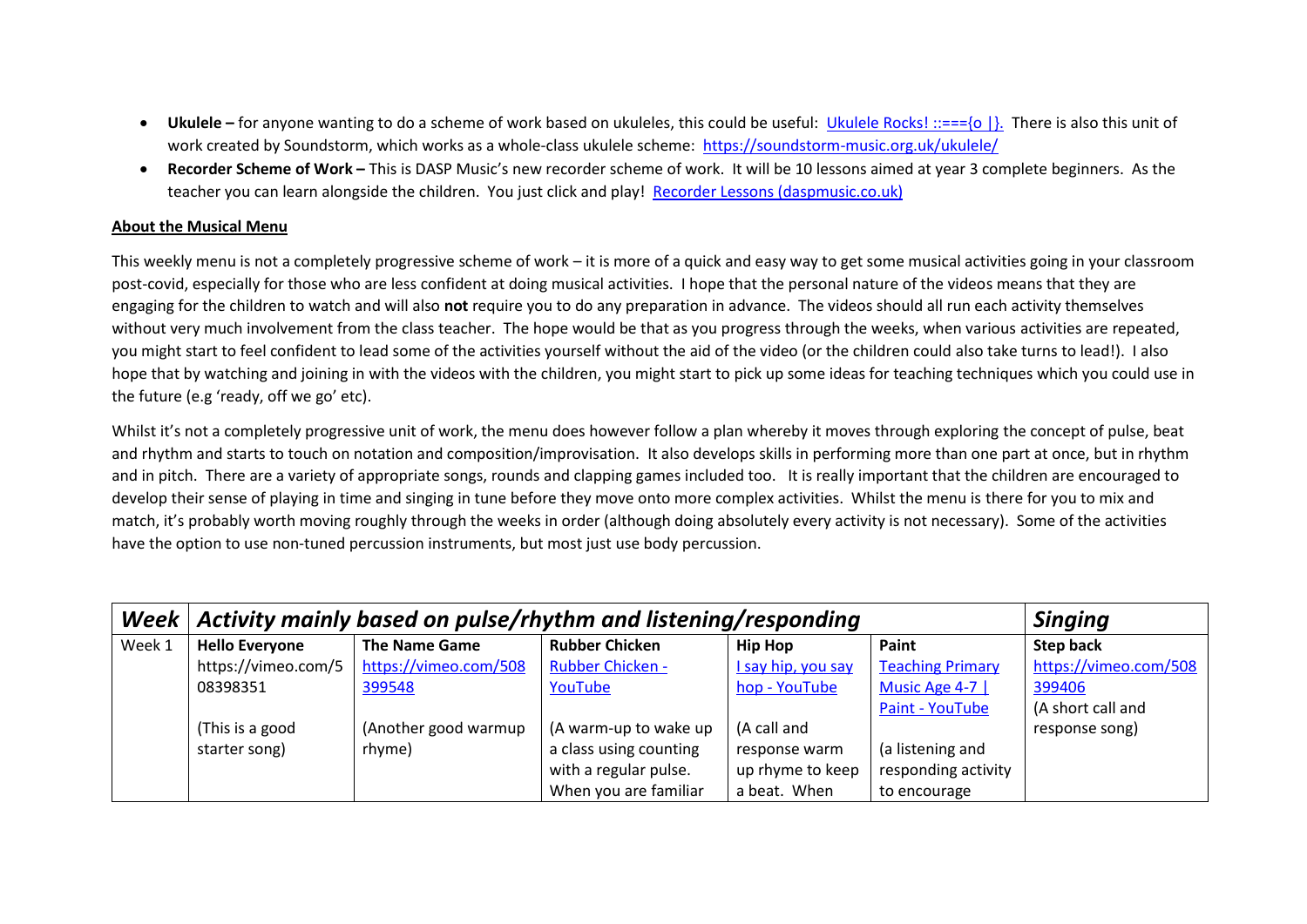|        |                       |                           | with it, you could ask a<br>child to lead it). | you are familiar<br>with it, a child<br>could lead it). | response to gentle<br>music. Try painting<br>different things -<br>your name, what<br>you had for lunch<br>etc!) |                         |
|--------|-----------------------|---------------------------|------------------------------------------------|---------------------------------------------------------|------------------------------------------------------------------------------------------------------------------|-------------------------|
|        |                       |                           |                                                |                                                         | Music on it's own<br>here: Spiegel im                                                                            |                         |
|        |                       |                           |                                                |                                                         | Spiegel - YouTube                                                                                                |                         |
| Week 2 | <b>Hello Everyone</b> | <b>Hip Hop</b>            | Pulse is a steady beat                         | <b>Tideo</b>                                            | <b>Matching</b>                                                                                                  | First you make your     |
|        | https://vimeo.com/5   | I say hip, you say hop -  | https://vimeo.com/508                          | https://vimeo.co                                        | movement to                                                                                                      | fingers click           |
|        | 08398351              | YouTube                   | 398872                                         | m/508399576                                             | sounds                                                                                                           | First you make your     |
|        |                       |                           |                                                |                                                         | https://vimeo.com                                                                                                | fingers click - YouTube |
|        | (This is a good       | (A call and response      | (A rhyme to reinforce                          | (a simple clapping                                      | /508399048                                                                                                       |                         |
|        | starter song)         | warm up rhyme to keep     | the concept of pulse)                          | $s$ ong – could                                         |                                                                                                                  | (A song using body      |
|        |                       | a beat. When you are      |                                                | develop this to                                         |                                                                                                                  | percussion sounds and   |
|        |                       | familiar with it, a child |                                                | sing it whilst                                          |                                                                                                                  | internalisation of      |
|        |                       | could lead it).           |                                                | clapping with                                           |                                                                                                                  | singing)                |
|        |                       |                           |                                                | partners)                                               |                                                                                                                  |                         |
| Week 3 | <b>HELLO</b>          | <b>Rubber Chicken</b>     | Copy cat                                       | Moving through                                          | <b>March</b>                                                                                                     | <b>Dipidu</b>           |
|        | https://www.youtub    | Rubber Chicken -          | <b>Teaching Primary Music</b>                  | the crowd                                               | Listen to the                                                                                                    | https://youtu.be/4j5jNl |
|        | e.com/watch?v=LXQ     | YouTube                   | KS1 (Age 4-7) $\vert$ Copycat                  | https://vimeo.co                                        | Radetzky March by                                                                                                | u3h14                   |
|        | UZkcOfQs&feature=     |                           | on Vimeo                                       | m/508399144                                             | Strauss and get the                                                                                              |                         |
|        | emb logo              | (A warm-up to wake up     | (A simple call and                             | (A rhythmic                                             | children to March                                                                                                | A song introducing the  |
|        |                       | a class using counting    | response rhyme, whilst                         | rhyme, keeping                                          | in time to it. They                                                                                              | concept of 2 and 3      |
|        | (A rhythmic warm-up   | with a regular pulse.     | physically keeping the                         | the pulse)                                              | could also do other                                                                                              | beats in a bar          |
|        | rhyme)                | When you are familiar     | pulse. This rhyme is                           |                                                         | actions in time to                                                                                               | (unconsciously!).       |
|        |                       | with it, you could ask a  | developed later in the                         |                                                         | it.                                                                                                              |                         |
|        |                       | child to lead it).        | term).                                         |                                                         | <b>Radetzky March -</b>                                                                                          |                         |
|        |                       |                           |                                                |                                                         | Johann Strauss Sr -                                                                                              |                         |
|        |                       |                           |                                                |                                                         | YouTube                                                                                                          |                         |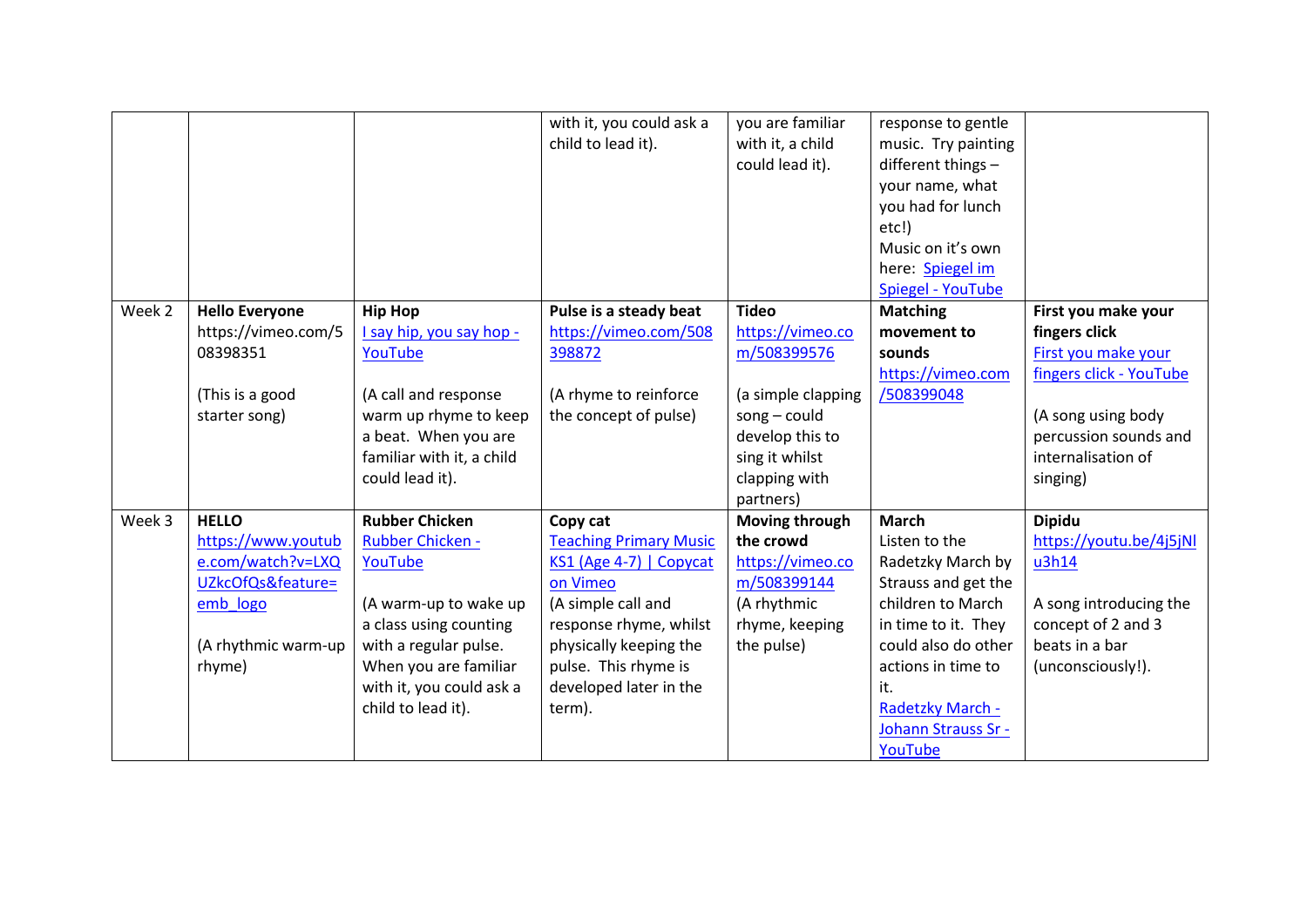| Week 4 | <b>Hip Hop</b>          | <b>Beat Detective</b>       | Pulse is a steady beat | <b>Moving through</b> | <b>Tideo</b>             | Donkeys are in love              |
|--------|-------------------------|-----------------------------|------------------------|-----------------------|--------------------------|----------------------------------|
|        | I say hip, you say hop  | <b>Beat Detective -</b>     | https://vimeo.com/508  | the crowd             | https://vimeo.com        | with carrots                     |
|        | - YouTube               | YouTube                     | 398872                 | https://vimeo.co      | /508399576               | Donkeys Are in Love              |
|        |                         |                             |                        | m/508399144           |                          | <b>With Carrots - Sing &amp;</b> |
|        | (A call and response    | Watch the video to find     | (A rhyme to reinforce  | (A rhythmic           | (a simple clapping       | <b>Smile (Monday Week</b>        |
|        | warm up rhyme to        | out how to play.            | the concept of pulse)  | rhyme, keeping        | $song - could$           | 4), ages 5 to 8 -                |
|        | keep a beat. When       |                             |                        | the pulse)            | develop this to sing     | YouTube                          |
|        | you are familiar with   | Play this piece of music:   |                        |                       | it whilst clapping       |                                  |
|        | it, a child could lead  | <b>Georges Bizet - "Les</b> |                        |                       | with partners)           | A simple song, with              |
|        | it).                    | <b>Toreadors</b> " from     |                        |                       |                          | actions to keep the              |
|        |                         | Carmen Suite No. 1 -        |                        |                       |                          | pulse. Once you are              |
|        |                         | YouTube                     |                        |                       |                          | familiar with it, you            |
|        |                         |                             |                        |                       |                          | could try it as a round          |
|        |                         |                             |                        |                       |                          | (with each part coming           |
|        |                         |                             |                        |                       |                          | in after one line).              |
|        | <b>Hey You Clappers</b> | Moving to a pulse           | Ha hey woah            | Pulse is a steady     | Tap the pulse with       | <b>Clap Clap Turnaround</b>      |
| Week 5 | Hey you clappers        | https://vimeo.com/508       | https://vimeo.com/508  | beat (Do this one     | <b>Pulse is a Steady</b> |                                  |
|        | warm-up - YouTube       | 399078                      | 398252                 | before the next       | <b>Beat</b>              | <b>Singing Playgrounds®</b>      |
|        |                         |                             |                        | video)                | <b>Teaching Primary</b>  | @home                            |
|        | A fun rhythmic          | (An activity which          | (A fun                 | https://vimeo.co      | Music KS2 (Age 7-        | singingplaygrounds.co.           |
|        | warm-up                 | embeds the idea of an       | warmup/concentration   | m/508398872           | 11)   Tap the Pulse      | uk                               |
|        |                         | internal pulse)             |                        |                       |                          |                                  |
|        |                         |                             | game)                  |                       | with Pulse is a          |                                  |
|        |                         |                             |                        | (A rhyme to           | <b>Steady Beat on</b>    | Scroll down to find Clap         |
|        |                         |                             |                        | reinforce the         | <b>Vimeo</b>             | Clap Turn Around                 |
|        |                         |                             |                        | concept of pulse)     |                          | Teaching video and               |
|        |                         |                             |                        |                       |                          | then when you are                |
|        |                         |                             |                        |                       |                          | confident, sing along            |
|        |                         |                             |                        |                       |                          | with the Clap Clap               |
|        |                         |                             |                        |                       |                          | <b>Turnaround Interactive</b>    |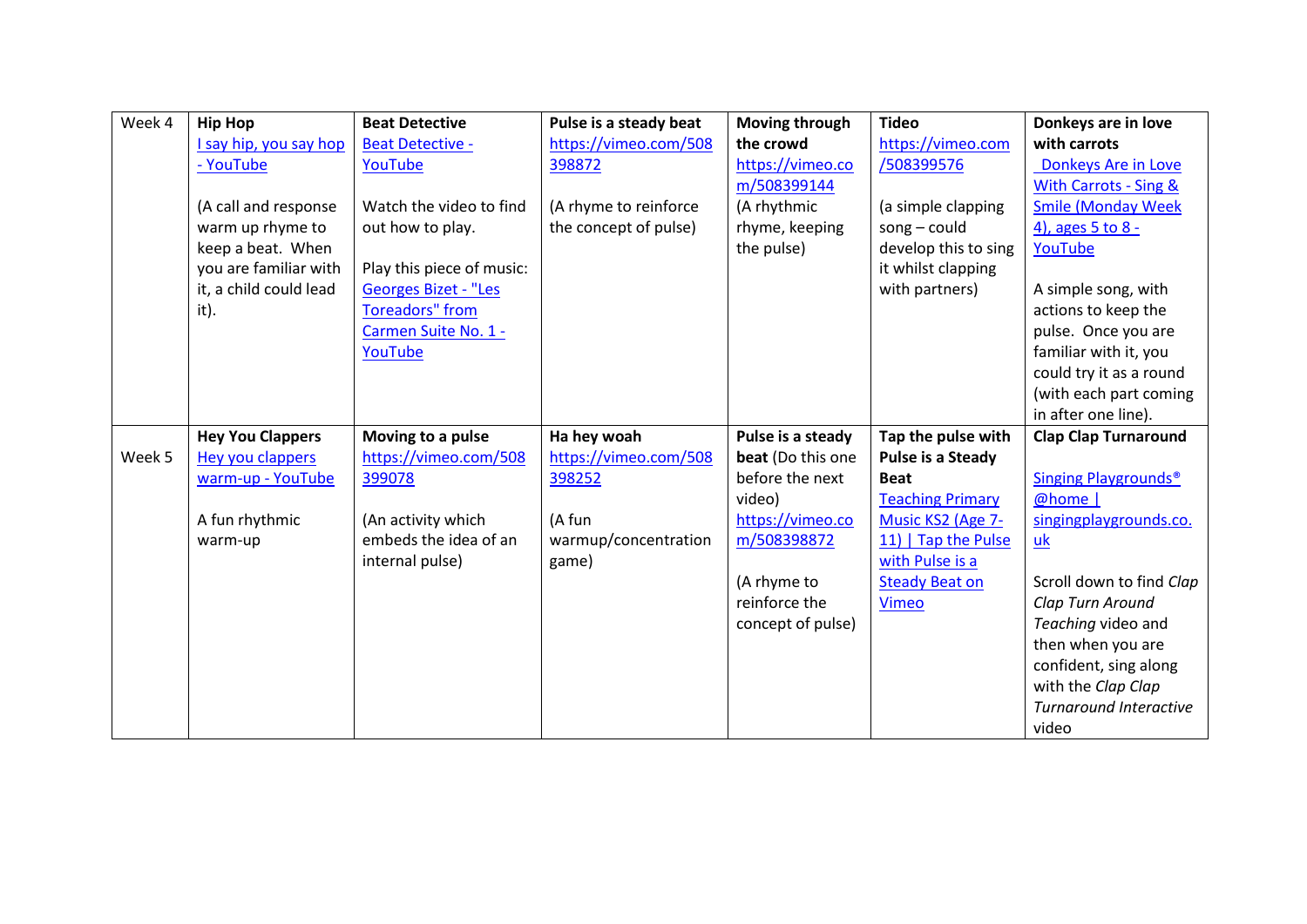| Week 6 | <b>Hip Hop</b>          | <b>Engine Engine</b>          | <b>Engine Engine</b>         | Copy cat                | Little liza jane    | Bala pata zoom                          |
|--------|-------------------------|-------------------------------|------------------------------|-------------------------|---------------------|-----------------------------------------|
|        | I say hip, you say hop  | <b>Teaching Primary Music</b> | <b>Development</b>           | <b>Teaching Primary</b> | https://vimeo.com   |                                         |
|        | - YouTube               | KS2 (Age 7-11)   Engine,      |                              | Music KS1 (Age 4-       | /508399013          | https://youtu.be/z42w                   |
|        |                         | <b>Engine on Vimeo</b>        | Once you have                | 7)   Copycat on         |                     | $0xuelQ4?t=461$                         |
|        | (A call and response    |                               | mastered the rhyme, try      | <b>Vimeo</b>            | A fun clapping      |                                         |
|        | warm up rhyme to        | A simple rhyme that will      | walking on the pulse         | (a revision of          | song. The video     | A song with body                        |
|        | keep a beat. When       | be used for                   | whilst saying the rhyme      | copy cat rhyme)         | above teaches the   | percussion                              |
|        | you are familiar with   | development work with         | in time. Then try            |                         | song slowly.        |                                         |
|        | it, a child could lead  | pulse/rhythm later in         | standing still and           | Copy cat part 2         |                     |                                         |
|        | it).                    | the term.                     | clapping the rhythm of       | (rhythm/pulse)          | If you want to add  |                                         |
|        |                         |                               | the words. Lastly, try       | https://vimeo.co        | the clapping with a |                                         |
|        |                         |                               | walking the pulse,           | m/508397967             | partner, this video |                                         |
|        |                         |                               | whilst clapping the          | (A development          | below will teach    |                                         |
|        |                         |                               | rhythm of the words (If      | of the rhyme            | you (from 10:41     |                                         |
|        |                         |                               | this is too tricky, get half | Copy cat)               | onwards):           |                                         |
|        |                         |                               | the class to do each at      |                         | https://youtu.be/s  |                                         |
|        |                         |                               | the same time).              |                         | oGRfrtTP5c?t=641    |                                         |
|        |                         |                               |                              |                         |                     |                                         |
| Week 7 | <b>HELLO</b>            | <b>Engine Engine tap the</b>  | Don't clap this one back     | <b>Grandpa Ted</b>      | <b>Druminoes</b>    | A Uni                                   |
|        | https://www.youtub      | pulse                         | (aka Poisonous               | https://vimeo.co        | https://vimeo.com   | <b>Singing Playgrounds</b> <sup>®</sup> |
|        | e.com/watch?v=LXQ       | <b>Teaching Primary Music</b> | Rhythm)                      | m/508398217             | /508398036          | @home                                   |
|        | UZkcOfQs&feature=       | KS2 (Age $7-11$ )   Tap the   | https://vimeo.com/508        |                         |                     | singingplaygrounds.co.                  |
|        | emb logo                | Pulse with Engine,            | 398006                       | A rhyme which           | A rhythmic game     | uk                                      |
|        |                         | <b>Engine on Vimeo</b>        |                              | can be performed        |                     |                                         |
|        | (A rhythmic warm-up     |                               | (A listening and copying     | in layers together.     |                     | Scroll down to find the                 |
|        | rhyme)                  | Reinforcing the               | rhythm game. You             |                         |                     | A Uni Teaching video                    |
|        |                         | difference between            | could get children to        |                         |                     |                                         |
|        |                         | pulse and rhythm.             | lead this activity)          |                         |                     |                                         |
| Week 8 | <b>Up Shake Shakety</b> | Call and response             | Body drum kit                | <b>Grandpa Ted part</b> | <b>Druminoes</b>    | <b>Mango Mango</b>                      |
|        | <b>Shake</b>            | <b>Teaching Primary Music</b> | https://vimeo.com/508        | $\overline{2}$          | https://vimeo.com   | Mango mango -                           |
|        | Up shake shakety        | KS2 (Age 7-11)   Call &       | 397768                       | <b>Teaching Primary</b> | /508398036          | YouTube                                 |
|        | shake warm-up -         | <b>Response on Vimeo</b>      |                              | Music KS2 (Age 7-       |                     |                                         |
|        | YouTube                 |                               |                              | 11)   Grandpa           | A rhythmic game     |                                         |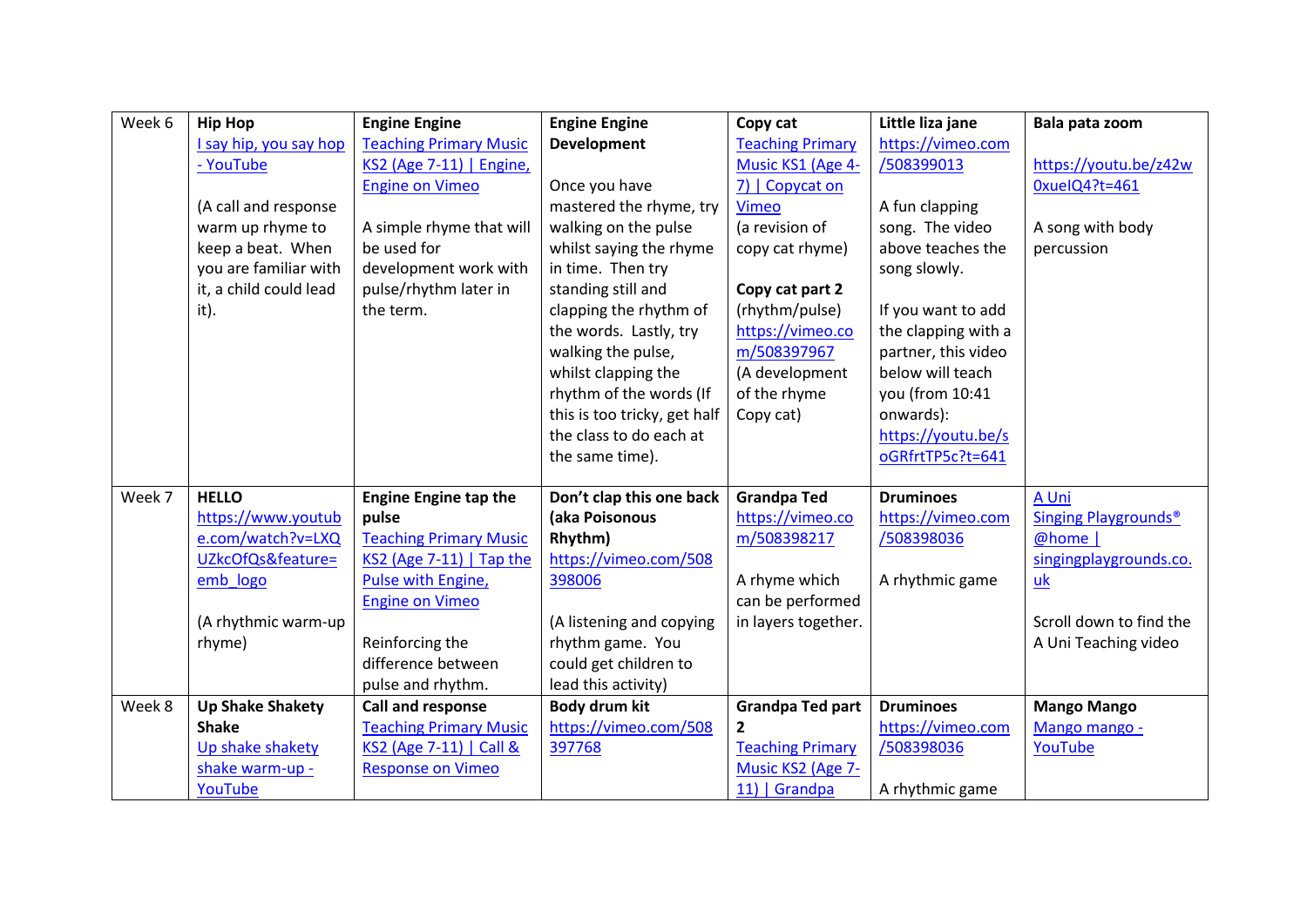|        |                         | Rhythmic call and        | Activity using body           | Ted, Part Two on        |                      | A fun song in several       |
|--------|-------------------------|--------------------------|-------------------------------|-------------------------|----------------------|-----------------------------|
|        | A fun physical and      | reponse activity. The    | percussion to make a          | <b>Vimeo</b>            |                      | layers. Could be            |
|        | rhythmic warmup         | children could lead this | drum-kit                      |                         |                      | performed as a round        |
|        |                         | for each other.          |                               | A development of        |                      | too.                        |
|        |                         |                          |                               | the Grandpa Ted         |                      |                             |
|        |                         |                          |                               | Rhyme,                  |                      |                             |
|        |                         |                          |                               | performing it as a      |                      |                             |
|        |                         |                          |                               | round.                  |                      |                             |
| Week 9 | <b>Hey You Clappers</b> | Don't clap this one back | <b>Tempo</b>                  | <b>Engine Engine</b>    | <b>Samba Rhythms</b> | Everybody say Hi Hi         |
|        | Hey you clappers        | (aka Poisonous           | https://vimeo.com/508         | (recap)                 | https://vimeo.com    |                             |
|        | warm-up - YouTube       | Rhythm)                  | 398981                        | <b>Teaching Primary</b> | /508399364           | <b>Singing Playgrounds®</b> |
|        |                         | https://vimeo.com/508    | A rhyme about Tempo.          | Music KS2 (Age 7-       |                      | @home                       |
|        | A fun physical and      | 398006                   | Listen and learn the          | $11$ ]   Engine,        | Creating samba       | singingplaygrounds.co.      |
|        | rhythmic warmup         |                          | rhyme and then practise       | <b>Engine on Vimeo</b>  | rhythms using body   | uk                          |
|        |                         | (A listening and copying | it at different speeds        |                         | percussion. You      |                             |
|        |                         | rhythm game. You         | (varying the tempo).          | <b>Engine Engine</b>    | could eventually     | Scroll down to find         |
|        |                         | could get children to    |                               | part 3 (tete ta)        | layer these two      | Everybody say Hi Hi         |
|        |                         | lead this activity)      | Tempo tap the pulse           | https://vimeo.co        | rhythms together.    | Teaching video and          |
|        |                         |                          | <b>Teaching Primary Music</b> | m/508399271             | You could also       | then when you are           |
|        |                         |                          | KS2 (Age $7-11$ )   Tap the   | (make sure you          | move the rhythms     | confident, sing along       |
|        |                         |                          | <b>Pulse with Hearts on</b>   | revise the rhyme        | onto percussion      | with the Everybody say      |
|        |                         |                          | <b>Vimeo</b>                  | before doing the        | instruments.         | Hi Hi Interactive video     |
|        |                         |                          |                               | part 3 video)           |                      |                             |
| Week   | <b>Up Shake Shakety</b> | Don't clap this one back | Coca cola rhyme               | Ta and Te te Call       | <b>Creating body</b> | We've got the power         |
| 10     | <b>Shake</b>            | (aka Poisonous           | https://vimeo.com/508         | and response            | percussion           | <b>Singing Playgrounds®</b> |
|        | Up shake shakety        | Rhythm)                  | 397906                        |                         | rhythms              | @home                       |
|        | shake warm-up -         | https://vimeo.com/508    | Coca cola rhyme (with         | Ta and TeTe call        | https://vimeo.com    | singingplaygrounds.co.      |
|        | YouTube                 | 398006                   | tete ta notation)             | and response -          | /508397790           | $\underline{uk}$            |
|        |                         |                          | https://vimeo.com/508         | YouTube                 |                      |                             |
|        | A fun physical and      | (A listening and copying | 397942 -                      |                         | Composing activity   | Scroll down to find         |
|        | rhythmic warmup         | rhythm game. You         |                               |                         | using body           | We've got the Power         |
|        |                         | could get children to    |                               |                         | percussion rhythms   | Teaching video and          |
|        |                         | lead this activity)      |                               |                         |                      | then when you are           |